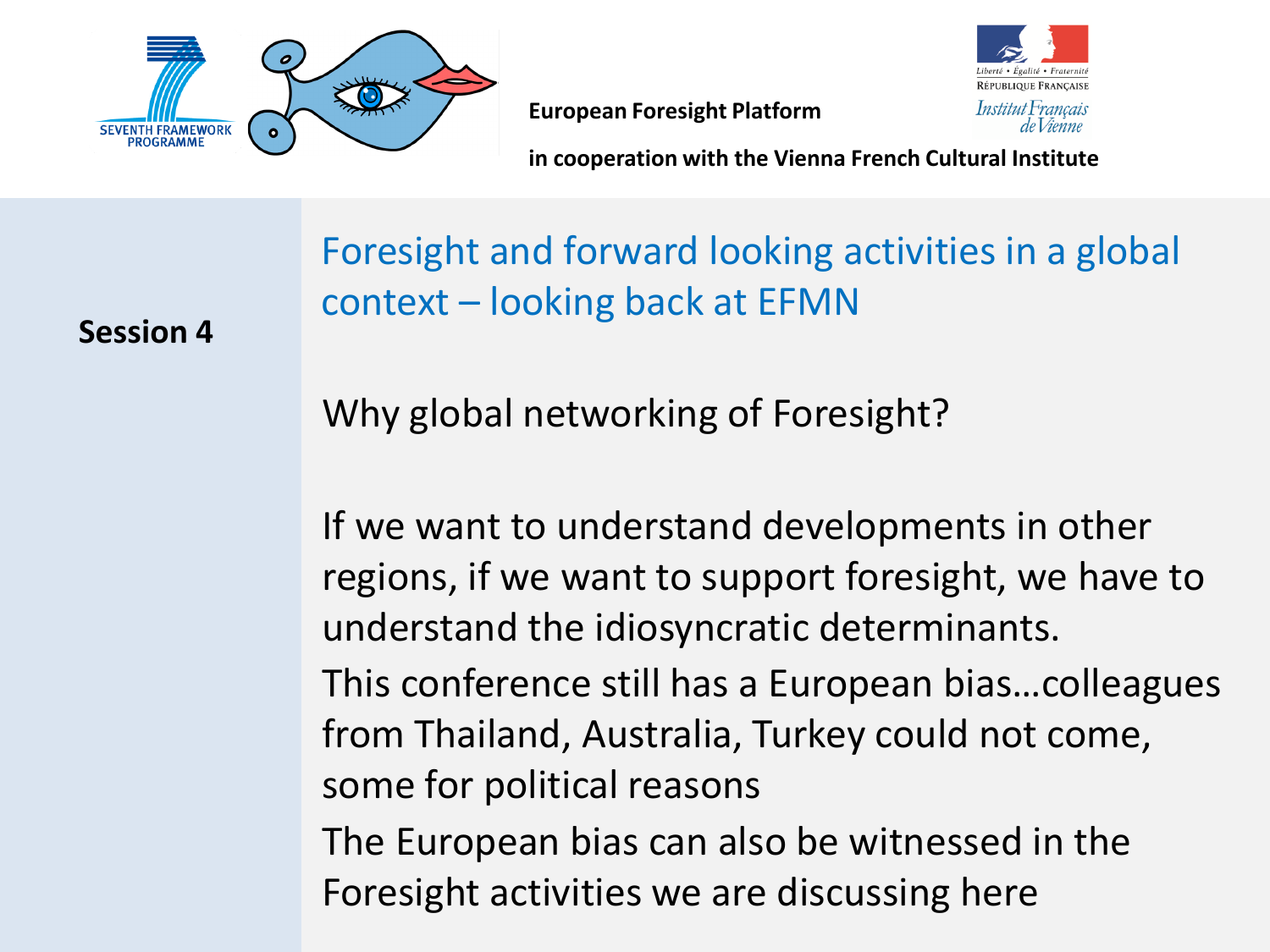



**in cooperation with the Vienna French Cultural Institute**

# Regional scope of EFMN:

**EFMN & For-Learn: Valuable bases**

- •International
- •Europe
- •Latin America
- •North America
- •Asia
- •Oceania
- •EFMN database took a rather Eurocentric view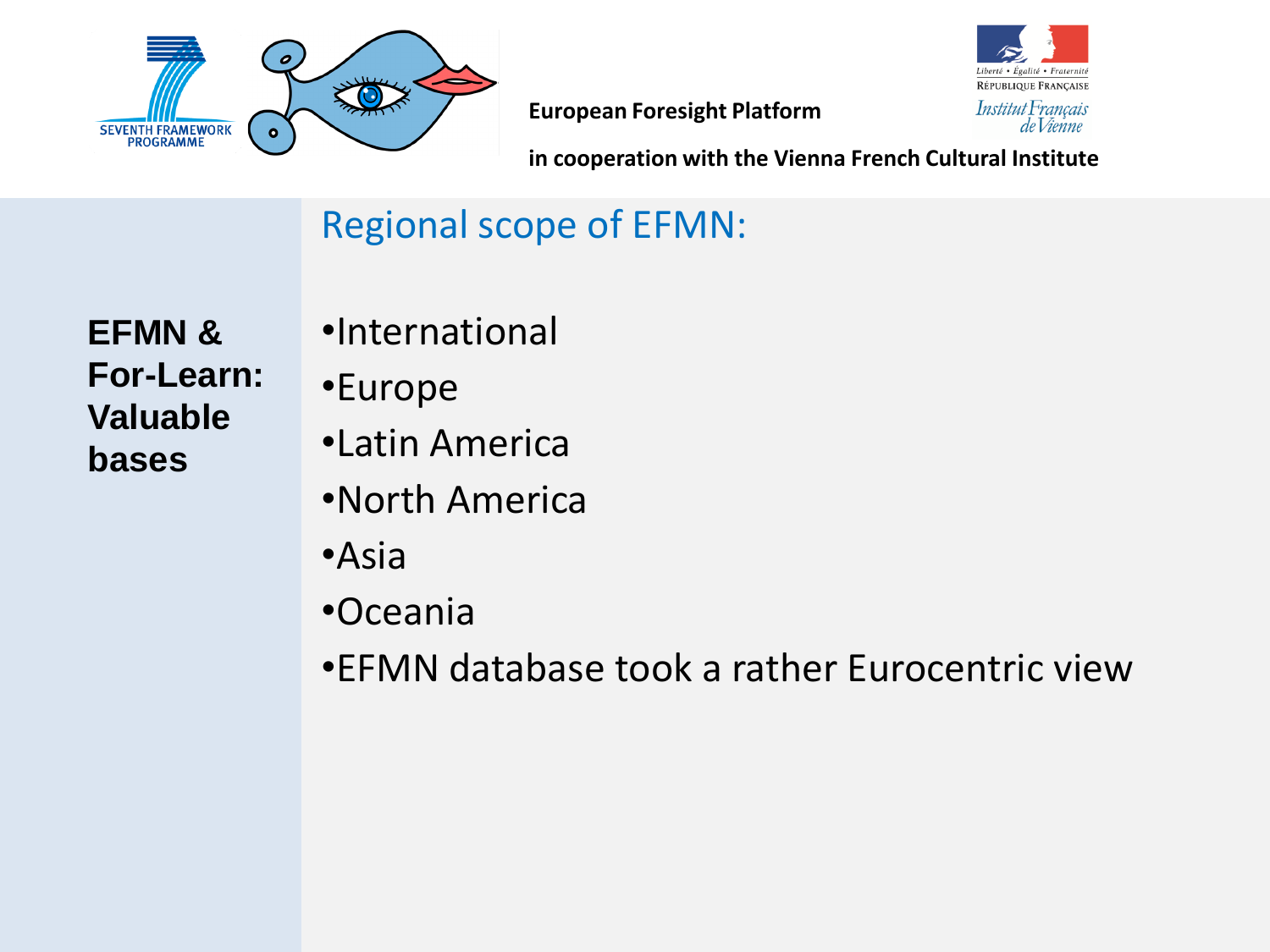



**in cooperation with the Vienna French Cultural Institute**

# Foresights covered by EFMN

**Differences among global regions**

- •Some European countries where FS practice has been more influenced by technology foresight programmes and sustainable futures traditions (underlying: growth paradigm)
	- •International: EC, OECD, IPTS, UNIDO, APEC, FAO and others active promoters of foresight supporting training, certain methodological approaches, providing funding to set up FS programmes and cross-national projects (FP7- SSH)
	- •EU and UNIDO have influenced FS in Eastern Europe
	- •North America: dominance of industry-sector FS •Asia: Japan is pioneer of technology foresight, using
		-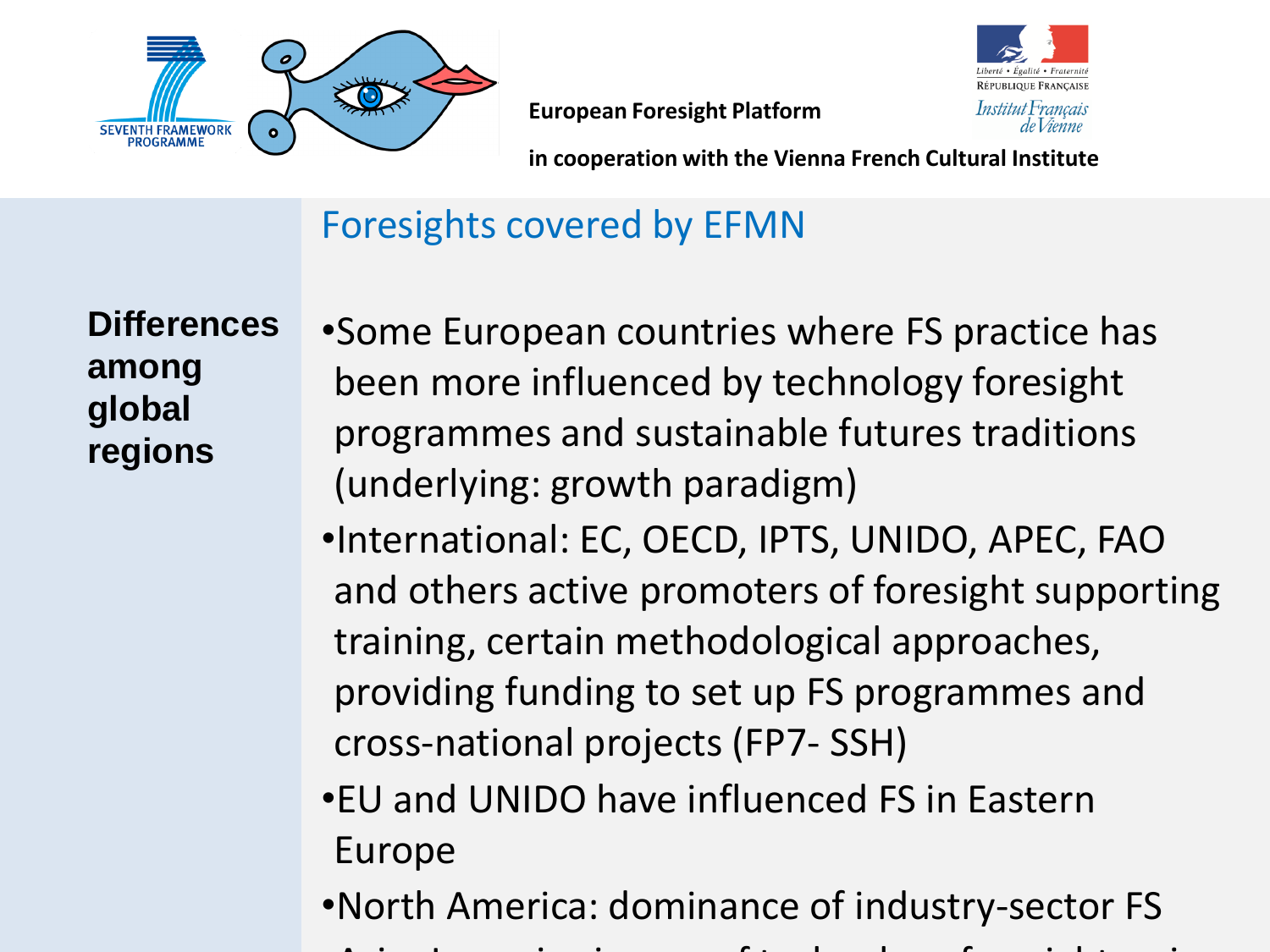



**in cooperation with the Vienna French Cultural Institute**

### Sponsors

- Europe and LA: government sponsorship in nearly all cases mapped
	- Asia: influenced and partly funded by APEC
	- North America and Oceania: high number of industrial sector studies
	- Latin America and Asia: more non-state actors than in other regions (e.g. NGOs)->prominence of International Organisation sponsorship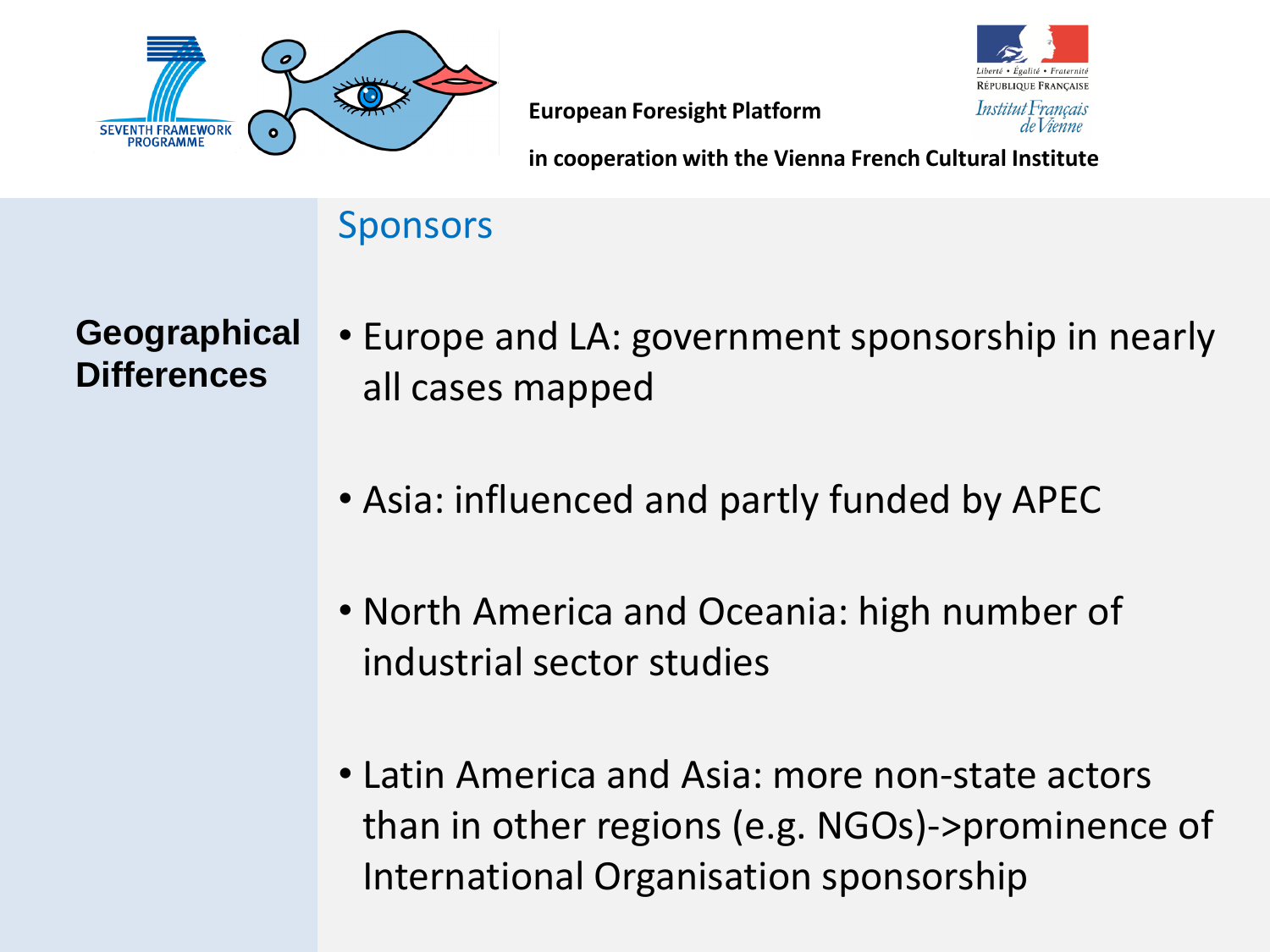



**in cooperation with the Vienna French Cultural Institute**

# Participation

- Differences in definition
- "top down", not social movements
- Most FS have less than 50 participants
- Asia has the largest proportion of exercises with more than 500
	- Due to national and international Foresights mapped that tend to imply a larger number of people
	- Did we not find the regional FS due to language barriers?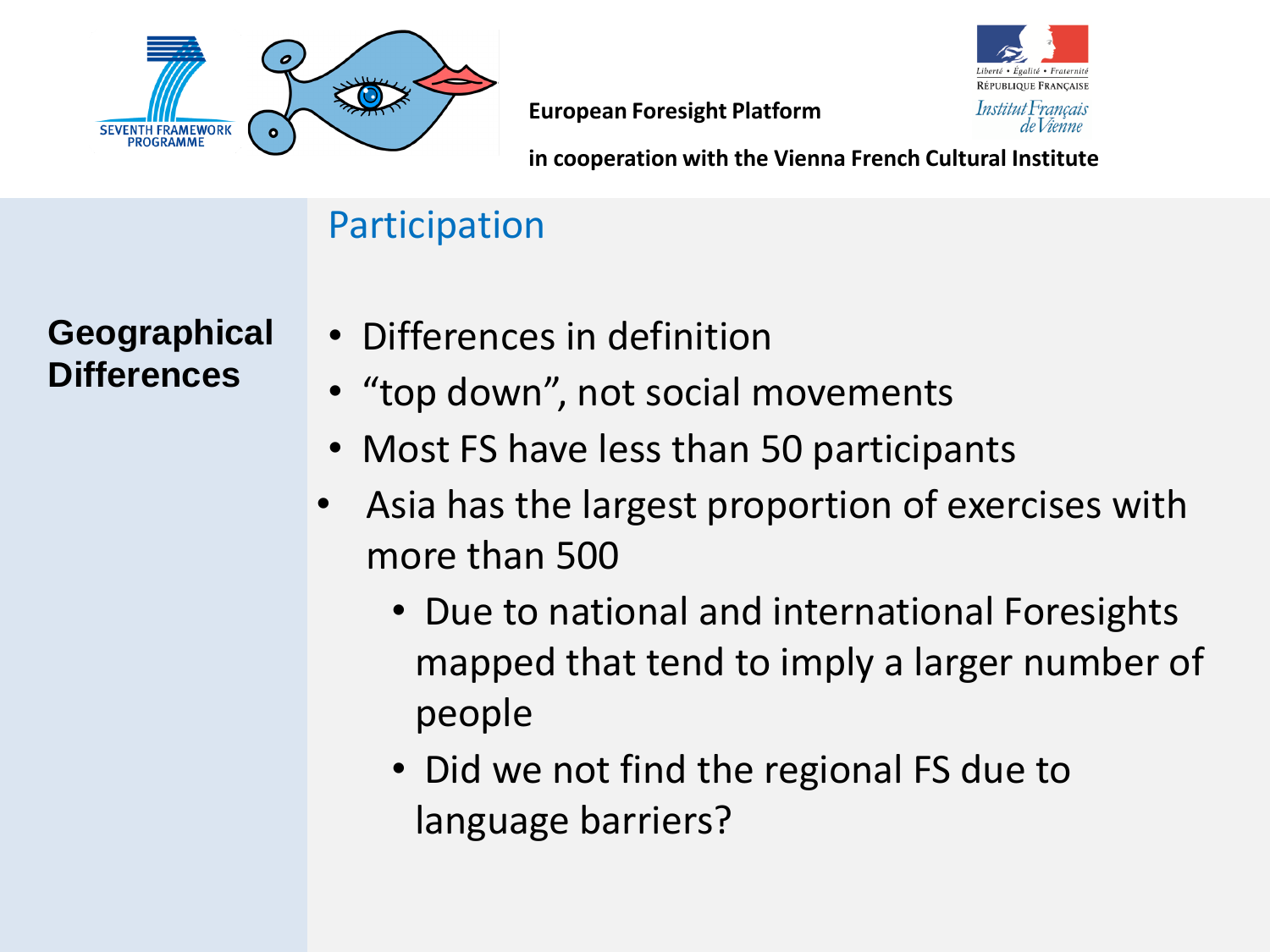



**in cooperation with the Vienna French Cultural Institute**

# Territorial Scale

- The state (still) matters
- But sub-national exercises are most frequently in Europe where regionalization is a long-term trend
- Possible reason: there was more intensive monitoring for regional activities in Europe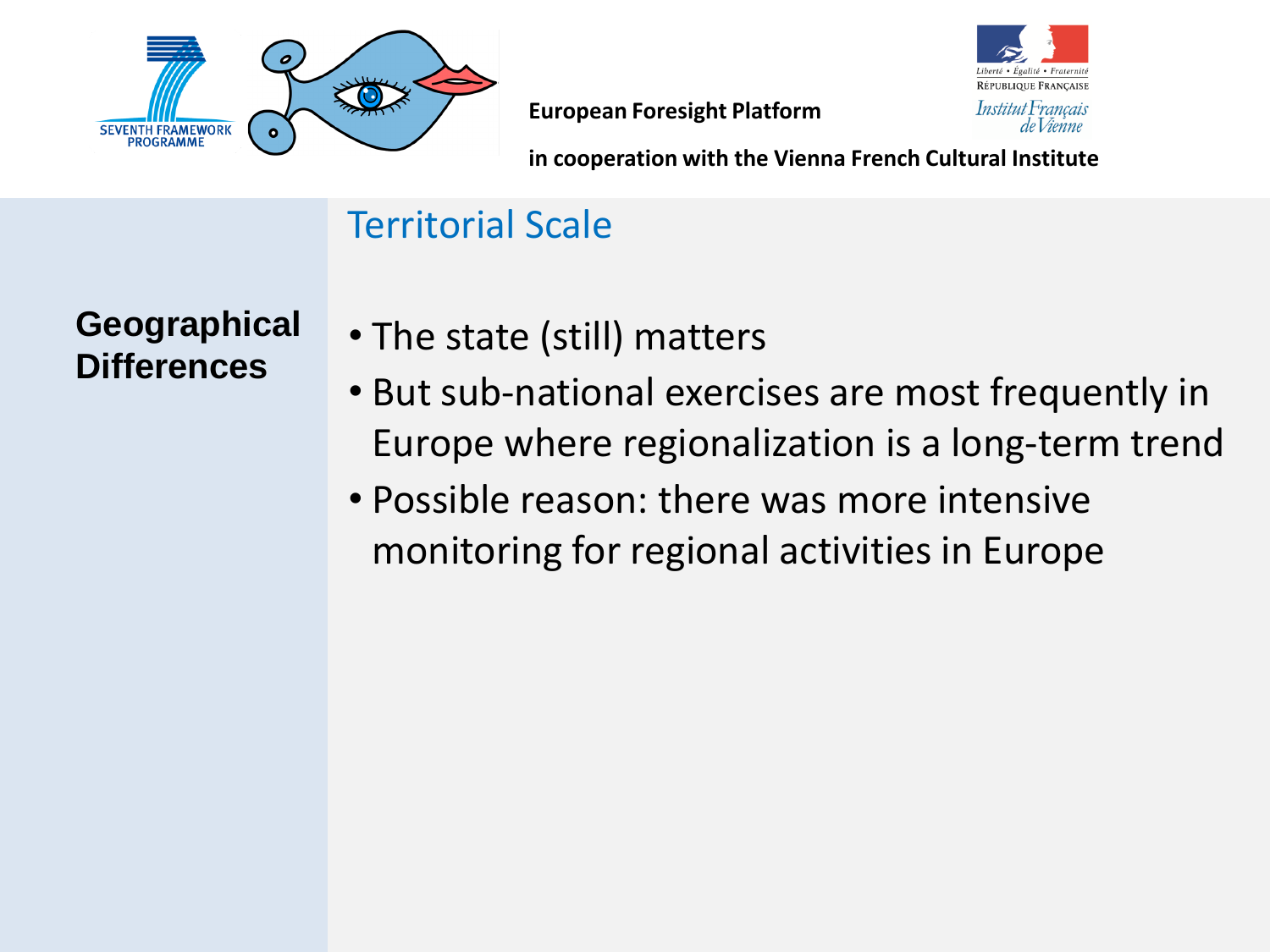



**in cooperation with the Vienna French Cultural Institute**

# **Methods**

- More methods for open discussion and uncertain outcomes like face-to-face workshops in more established democracies like Western European countries and North American countries.
- In countries with less tradition in open debate, Delphi is more prominent. This might also explain why in some Asian countries we see higher participation.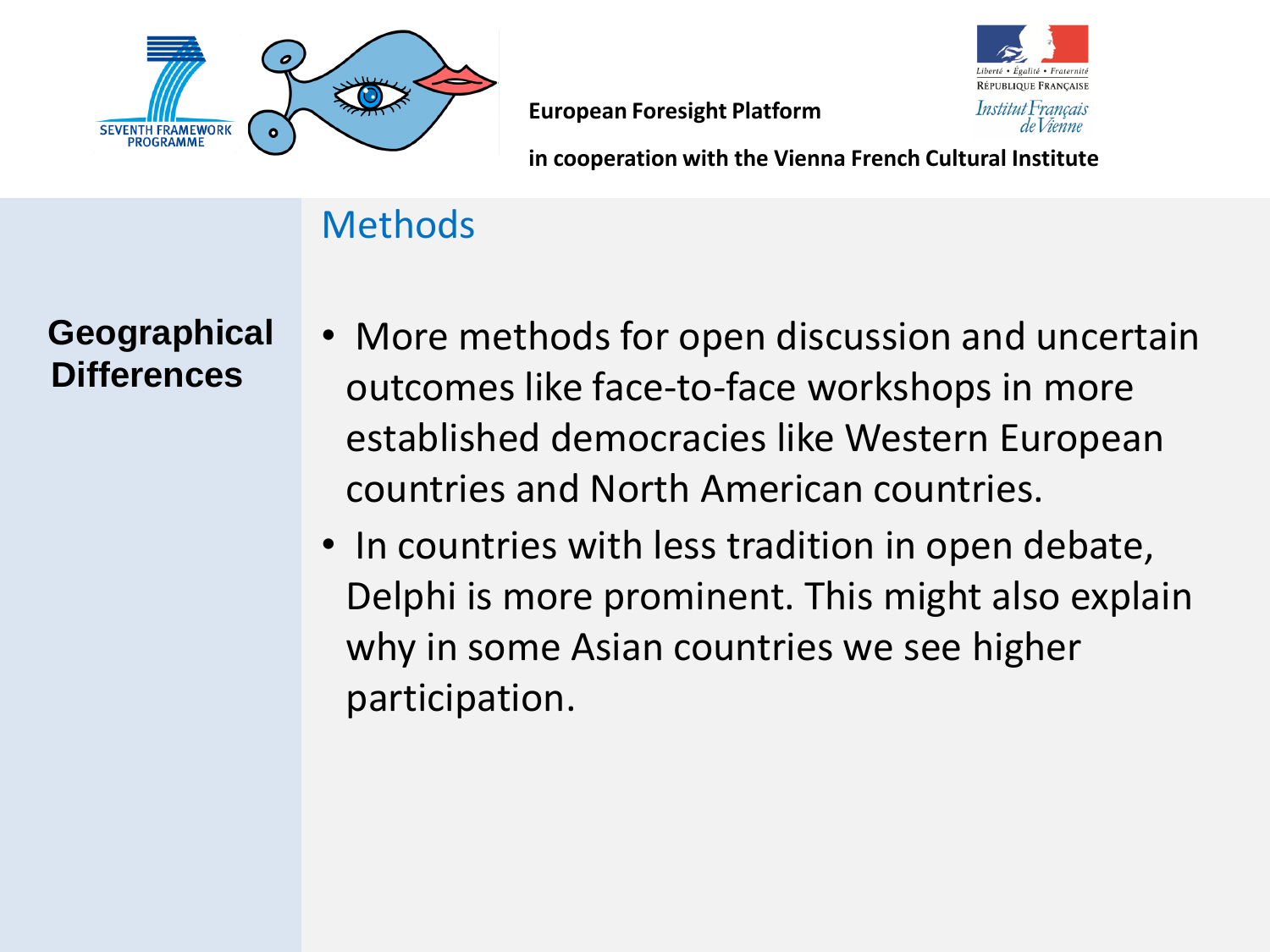



**in cooperation with the Vienna French Cultural Institute**

### **Outputs**

- Forecasts are most popular in Asia
- Key technologies are more prominent in Asian countries than in other regions
- Technology roadmaps were most frequently generated in North America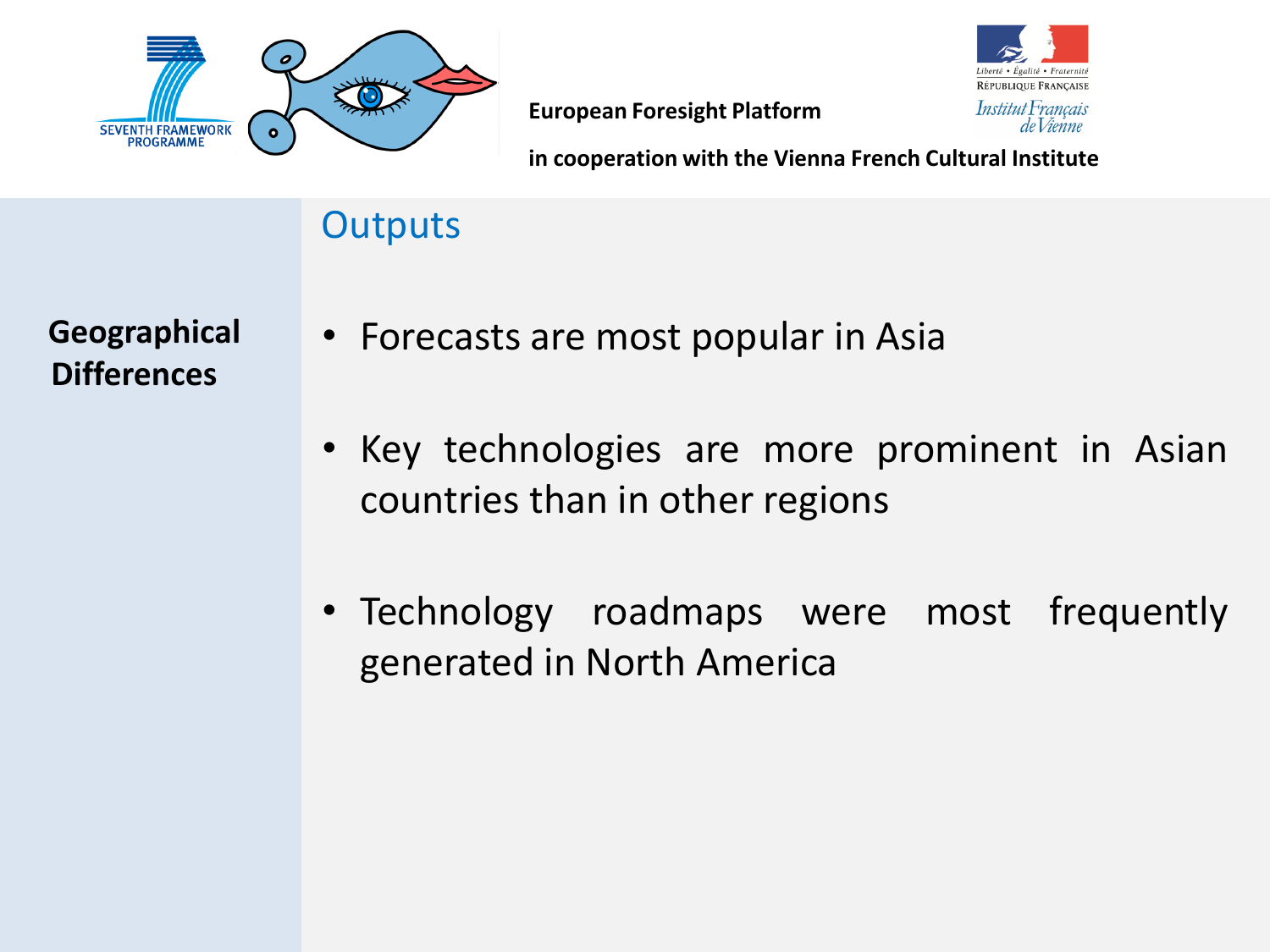



**in cooperation with the Vienna French Cultural Institute**

### Research Areas

- We mapped mostly along the categories of the Frascati manual and showed a strong focus on S&T
- EFMN bias or due to government sponsorship?
- Lisbon goals
- more "soft" topics emerging
- "fashionable" and "glamorous" topics
- The majority built on the growth paradigm supported by the notion of industrial economism
- predominance of "Western" rather than global perspectives